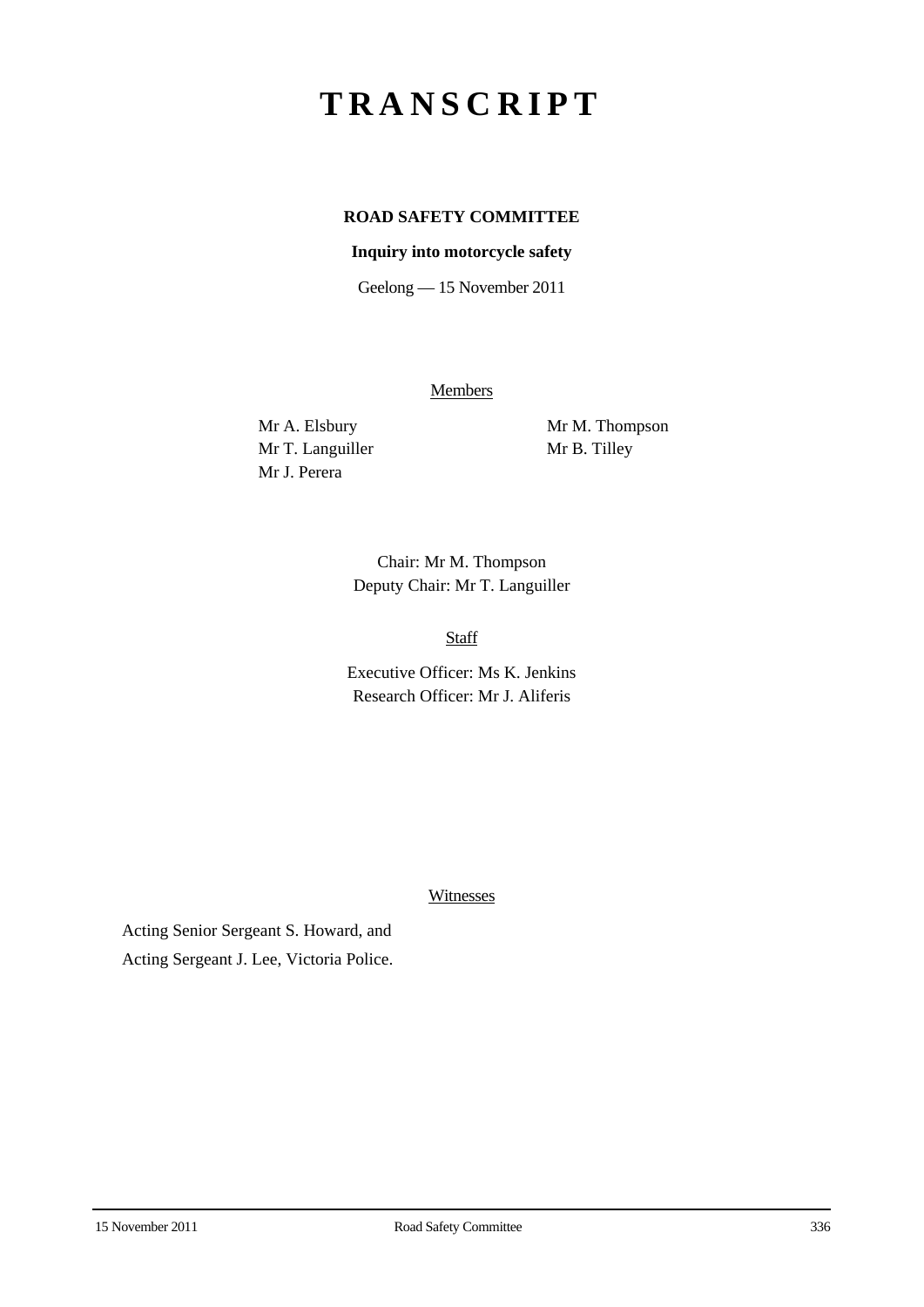**The CHAIR** — Welcome to the Geelong hearings of the Victorian Parliament's inquiry into motorcycle safety. There are a few rules that apply to our hearings. One is that our dialogue has the benefit of parliamentary privilege. You will get a copy of the transcript, and you are invited to correct any typos and get it back to us. We envisage then placing it on the Web. We thank you for your attendance this afternoon. It is part of a process in which we are taking evidence around Victoria so that the work undertaken by the committee is rigorous in nature and reflects viewpoints from the spectrum of Victorian community life and those who use our roads. If there are some general remarks you would like to make, feel free to do so for 1 or 2 minutes, or longer, whereafter we will put a number of questions to you and take you through some of the material we would like to traverse.

**Acting Sr Sgt HOWARD** — Very well. I was asked to collect anything that I wished to present to you. I have here a video of some evidence taken. One part of it includes a newsreel on, I think, Channel 7 in relation to the Great Ocean Road from a couple of years ago about the number of collisions there. It also has some footage taken by the Torquay highway patrol who perform TAC operations down there.

**The CHAIR** — Thank you. I am not sure whether we have the PowerPoint facility. Kylie, can we run that shortly?

**Ms JENKINS** — Yes.

**The CHAIR** — How long does it go for?

**Acting Sr Sgt HOWARD** — You would not need to watch all of it. It goes for about 15 minutes all together. I also have a tactical or traffic intelligence brief performed by our own TIO in relation to off-road motorcycle collisions in the Surf Coast police service area. That PSA includes both Colac Otway and Surf Coast shires.

**The CHAIR** — Has that been previously forwarded to us, or are you handing it over now?

**Acting Sr Sgt HOWARD** — No, as far as I am aware, it has not been previously forwarded.

**The CHAIR** — Thank you.

**Acting Sr Sgt HOWARD** — The only other thing I have with me is a reply to a survey that this inquiry did. It was sent out some time ago which I think you would have a copy of. It is from Acting Sergeant Nigel Morrison at Torquay.

**The CHAIR** — We would be happy to take that on board as well.

**Acting Sr Sgt HOWARD** — When the survey was sent out he ordered that in.

**The CHAIR** — Can you outline to the committee any specific motorcycle safety initiatives currently being undertaken in the Geelong police district?

**Acting Sr Sgt HOWARD** — First of all, I am traditionally the OC of the Colac highway patrol. I am responsible for the policing in general of the Colac Otway shire, which includes the Great Ocean Road through to Princetown, and also, to a degree, the rest of it back through to this side of Torquay. John, at the moment, is filling in my role while I am the divisional senior sergeant for the area.

In relation to motorcycles themselves, most of our initiatives come through funding from the TAC. Because of the high number of motorcycle collisions we have, Surf Coast and ourselves receive funding at numerous times from the TAC to enable us to do enhanced enforcement on the ocean road. That enforcement generally includes from Torquay operations which are displayed on this DVD where they can use a bait car. So they set themselves up in a plain car and travel along the road. There is a driver and a passenger. They film motorcyclists performing illegal actions while riding. In addition they also mount themselves in positions along the road where they are able to observe these offences or, at the same time, are able to detect high speeds. They are generally the areas that they work on.

In relation to Colac we specifically have an area known as Johanna on the Great Ocean Road. That was at the end of a long area between Apollo Bay and Johanna where they came through winding areas and hills, and they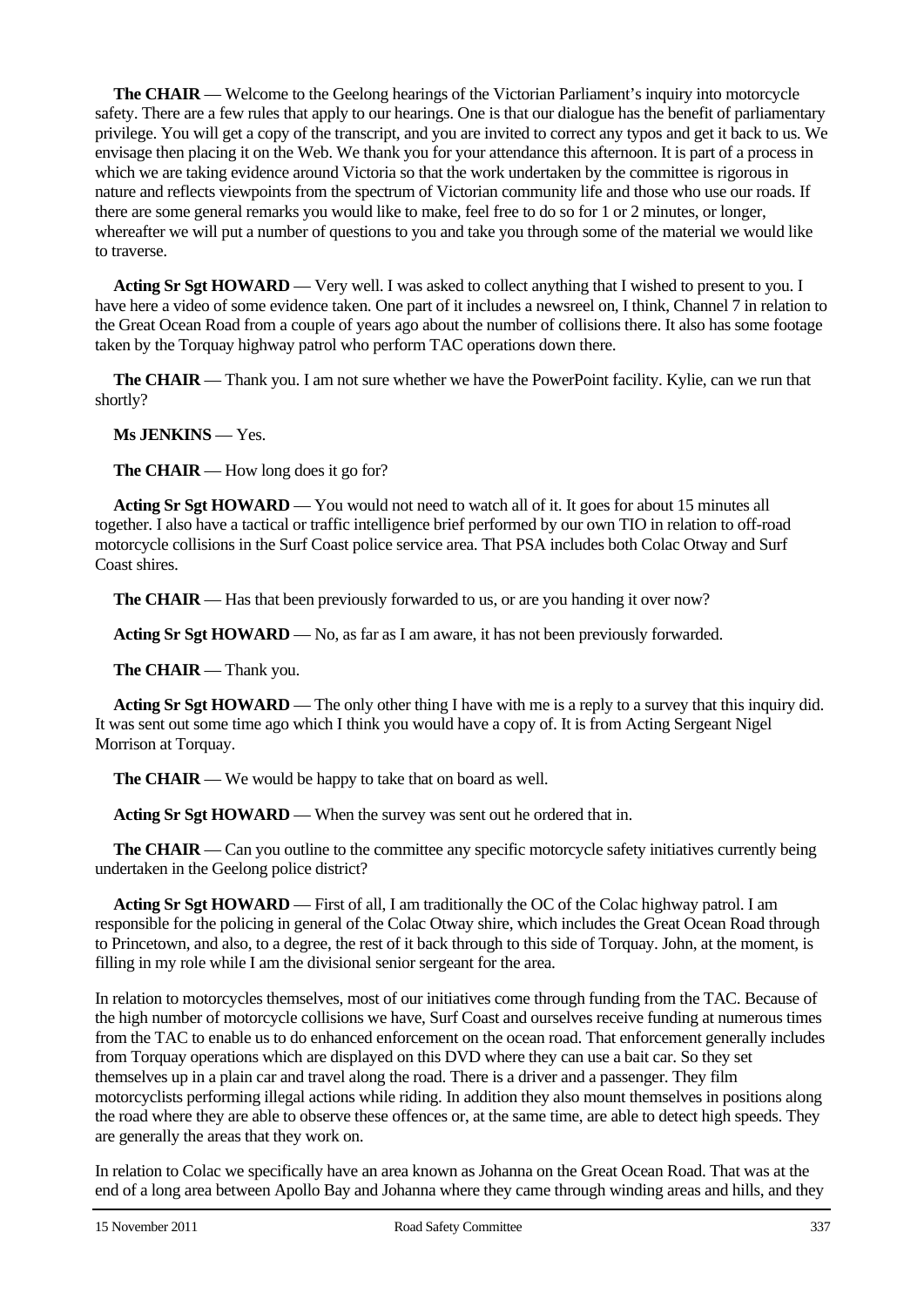could only ride it at 70 or 80 kilometres an hour. They came out and at the top of the hill they could see down through a big long dip, which is probably a kilometre long, and they would go up out of the other side. We were regular getting both bikes and cars travelling at high speeds of 170, 180 and 200 kilometres an hour. It took some doing, but what we got there was actually a 100-kilometre-an-hour sign posted at either ends of that dip. Those two signs have made an enormous difference to the number of offenders that we get. They have dramatically lowered speeds they ride at. It was just a way of reminding people that they were still in a 100 kilometre zone. It made a dramatic difference to the point that the boys hardly go there now, because they will not get any offences out of it. They will not get any statistics.

Geelong is obviously one of the top 10 PSAs for road trauma and collision. It is routinely, at the moment, funded through the TAC for enhanced enforcement. They have five operations which are due to commence now, and they go through until the end of, I think, June. One of those includes motorcycle behaviour down here. They will use similar methods to us, particularly targeting high speed though on the ring road.

**Mr TILLEY** — Before I ask a question, and we have a conversation about this point, it is an issue of operational matters. This is not what I am seeking or anything like that. The question here relates to not who you are going to process and those sorts of things. It is a matter of how do we best achieve it. This committee will make recommendations to the government to implement some of that as policy. You work within the realm of Victoria Police, the organisation itself. You have good connections with local government, road safety committees and various things like that. What I want to drill down to — and you have the surety that whatever you say here has parliamentary privilege — is, more or less in simple terms, a bit of a wish list. What sorts of initiatives, as the officer in charge of the highway patrol in the immediate region, would you like to see implemented that will bring down the incidences of fatalities and serious injuries?

**Acting Sr Sgt HOWARD** — I listen to Neil Mitchell regularly, and it is regularly said that the best deterrent there with anything such as this is a visible police presence. We would all love to have two more cars and six more troops put on the road. The Colac Otway shire in itself looks after the Great Ocean Road, the Princes Highway, the Hamilton Highway and the three feeder roads that lead to the Great Ocean Road. Two of them take people to the ocean road, and one of them, particularly, brings people back from the Twelve Apostles. It is not unusual for us to get high speeds along those roads. The thing we dread is that one day we are going to lose a bus over the side. But in terms of the troops, we have at the moment three and we are about to lose a car because we are swapping that for a motorcycle to share with Surf Coast. But obviously we are a sergeant and six; we will soon be a sergeant and five. What that is a result of I am not sure. What was the name of it?

**Acting Sgt LEE** — Regionalisation.

**Acting Sr Sgt HOWARD** — It is regionalisation. We now come under Geelong, whereas before we were under Warrnambool. Warrnambool took part of our area. As a response to that we had to give over two troops so that it could then police that extra area. But at the end of the day that Corangamite shire added very little to our collision statistics. We still have to police those six major roads that we had to police before. The wish list is yes, for two extra cars and six extra troops. I do not think you would find a highway patrol in the state that would not say the same thing.

**Mr TILLEY** — You are working with the same resources. Have those resources changed in the last decade?

**Acting Sr Sgt HOWARD** — Believe it or not, we were only one of two that were given extra resources in recent times, which was an extra car and an extra member. But, as I said, we are losing two and swapping a car for a motorcycle.

**Mr TILLEY** — Would it be a fair enough statement to say that you cannot measure productivity when it comes to road safety by the number of infringement notices or briefs that are prepared rather than having a very clear, visible presence of police on the road?

**Acting Sr Sgt HOWARD** — That is right. Anyone in this room would say that if they see a police car on the road, it makes them slow down. Everyone knows that we can all travel from here to Echuca and we might not see a car. The chances are we will not because for our area we had, as I said, two cars this morning. If one is down on the ocean road and one is on the Hamilton Highway, four of those roads are not going to see a police car. One of the old terms was 'line patrols' — to do line patrols up and down. It did not matter where you were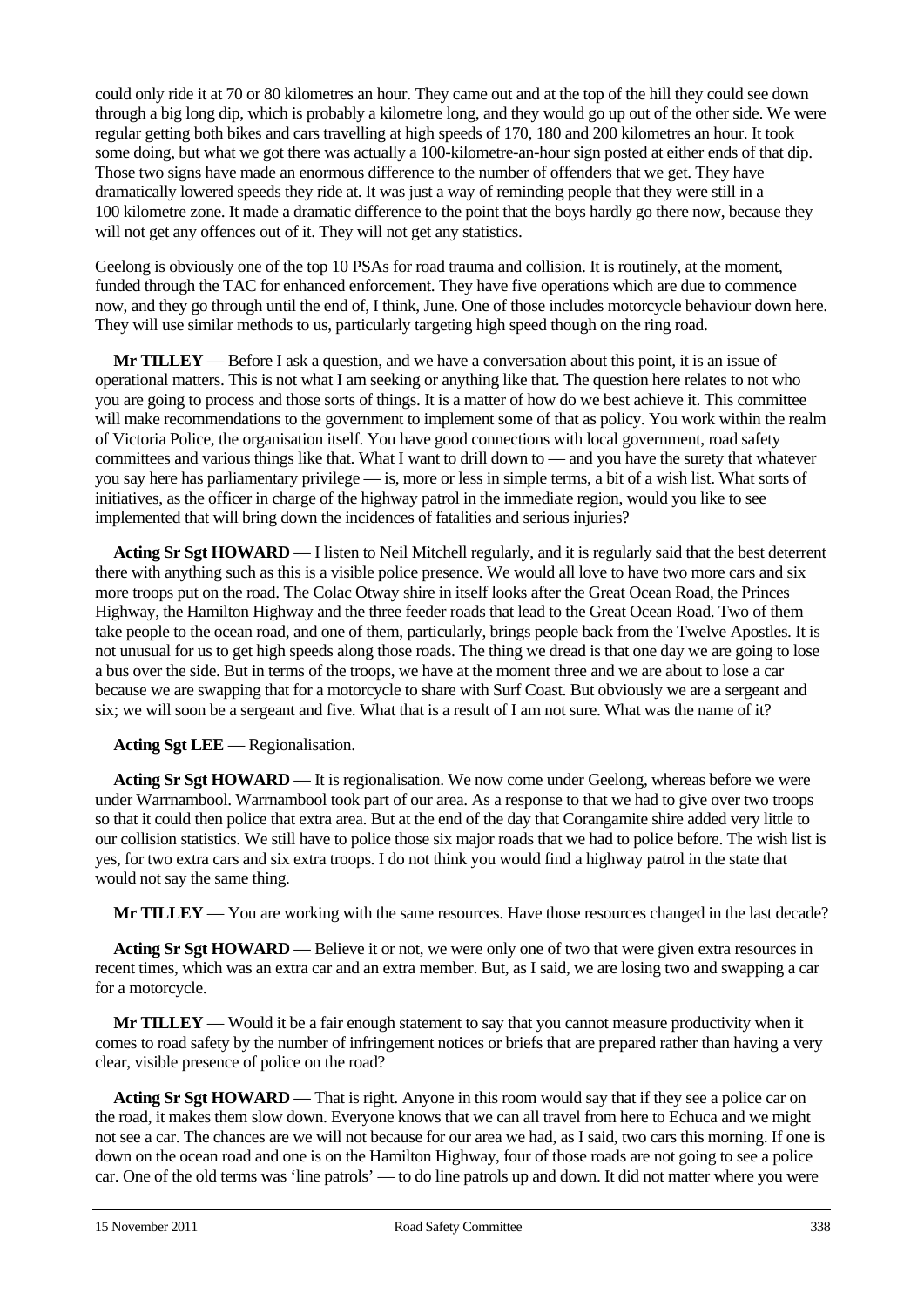travelling on that road that day, you would have seen a police car, but now, because of manpower and that, there are obviously a lot more vehicles on the radar.

**The CHAIR** — Can you explain that term 'line patrol'?

**Acting Sr Sgt HOWARD** — In the olden days — 20 years or so ago — you would be given an area of patrol say from Colac to Warrnambool and back. So any car that went along that road on that day would say, 'I saw a police car'.

**The CHAIR** — By virtue of being stationary on the road?

**Acting Sr Sgt HOWARD** — No, it would patrol; it was general patrol. In the old days we only had hand-held radios so you would park on the side of the road, behind a tree or something like that, but someone would always see the police car and be flashing their lights. The thing about people flashing their lights to oncoming cars is that at least you are working 5 kilometres further down the road, so I was never worried about that. If it slowed them down, at the end of the day that is what it was all about. Whereas now we can still run line patrols, but because there is so much more traffic on the road we have only got two cars. You can only do those sorts of patrols in certain areas.

**Mr TILLEY** — Then you have got to cover the towns and the backstreets.

**Acting Sr Sgt HOWARD** — That is right, especially at night-time. The towns become more of a central area for us because of hoon behaviour, et cetera.

**Mr LANGUILLER** — Thank you for your submission. If I may say, it might be a good day, given the appointment of a new chief commissioner.

#### **Acting Sr Sgt HOWARD** — It might be.

**Mr LANGUILLER** — We might create a wish list; you never know. On a very serious note — and that was serious, actually — do you have any contact or exposure to off-road riders, and if yes, in your opinion what are some of the issues associated with off-road riding that need to be addressed?

**Acting Sr Sgt HOWARD** — The intelligence brief that I handed up was actually in response to the issues we have in relation to off-road riders. Our main issue is being able to police them. We have actually received funding from the TAC for the next four months and our plan is actually not to target them on their bikes, but we target them at the trail heads. So a car will go out and its job will be to actually patrol and find where the motorcyclists are. Then we will sit off and wait for the bikes to come back. Rather than actually go and ride the trails hoping to come across 20 motorcyclists, we will find the 5, 6 or 20 cars with the trailers on the back and just sit there and wait for them to come back.

**Mr LANGUILLER** — How much off-road riding is there in your region, to your knowledge?

**Acting Sr Sgt HOWARD** — It is huge.

**Mr LANGUILLER** — What does that mean? Can you quantify it approximately?

**Acting Sr Sgt HOWARD** — The Otway national park. Especially after the bushfires it was certainly a lot busier because they could not go up there. It has died off to a degree now, but if you went and sat at the end of the ring road when they come off the ring road onto the highway on any weekend, you would probably see as many as 100 trailers come past.

**Mr LANGUILLER** — I just want to get this accurate. You said in your earlier submission that two out of four roads were not patrolled; is that correct?

**Acting Sr Sgt HOWARD** — Yes.

**Mr LANGUILLER** — Two out of four. Plus you have got the off-road issue in terms of resources?

**Acting Sr Sgt HOWARD** — Yes.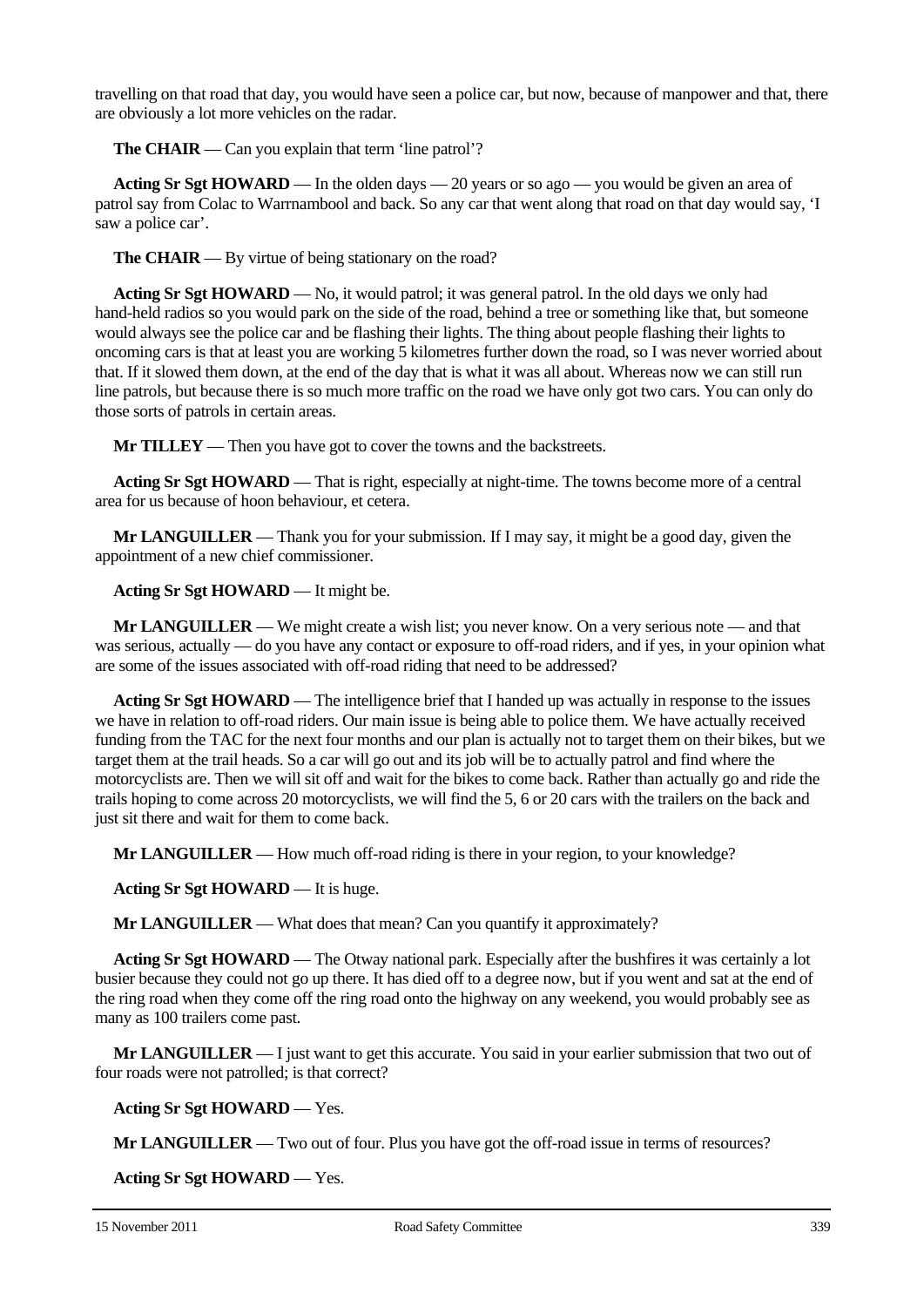**Mr LANGUILLER** — I am not a former policeman, so I do not know, but presumably you have the same resources to cover the entire area, including off-road.

**Acting Sr Sgt HOWARD** — That is right, and we do not have any resources — any off-road motorcycles.

**Mr LANGUILLER** — You do not have any?

**Acting Sr Sgt HOWARD** — No.

**Mr LANGUILLER** — So how do you patrol it?

**Acting Sr Sgt HOWARD** — That is why we target the trail heads. We do not have ready access because we are in the country. If we were in the city and we were able to go into Dawson Street and grab a car that morning and head out on patrol and half an hour later be in our patrol area, then we could get the resources. But we are 2 hours out of Melbourne, so if we want to get motorcycles down we have to pay for them. We have to pay for them out of a budget, so we have to be able to justify that et cetera. It is much easier, in my belief, to actually target the trail heads, which is what we plan to do. We have done it before and that is what we will do as part of this operation.

**Mr ELSBURY** — One of the main parts of the inquiry is protective clothing. I seek your thoughts on the best way to encourage people to wear protective clothing. Taking that a step further, would you support making protective clothing mandatory?

**Acting Sr Sgt HOWARD** — Personal or professional? I have read what VicPol has put forward and I am aware that part of its submission is that the five parts of clothing should become mandatory and have high visibility. I am one of those folks who turned 40 and went and got his motorcycle licence for the first time, but at the same time I am also a fellow who only rode it for 12 months. Now the thing sits in the garage, and I one day hope I can get it out and go riding again. My thing is that I would obviously not go out without the five areas of protective clothing and it would be high visibility if that was the case, but with most of the people that ride motorbikes, that ride in a manner that we see, they do not think like I do. They are risk-takers. That is why they are riding their motorbikes in the way that they do in the area that they do. The only way that it would be able to be enforced would be that it was a part of law that they were required as a motorcycle rider to do that; and obviously if they did not, then there would be penalties applied to them.

**Mr ELSBURY** — Would you see any difficulty in enforcing that sort of mandatory protection considering a lot of the equipment these days looks very much like normal clothing? We had a gentleman in here just before wearing what looked like camouflage pants — just normal material camouflage pants — but they were Kevlar reinforced. Some of the jackets and other items look very pedestrian in their normal, everyday application.

**Acting Sr Sgt HOWARD** — They even have jeans that look like normal denim jeans.

**Mr ELSBURY** — Yes, and even some of the jackets. You can get jackets that look like a motorcycle jacket in any shop. Do you think there would be a difficulty in being able to enforce that?

**Acting Sr Sgt HOWARD** — I do not think so. A lot of that would come through branding. LAMS is difficult to enforce, but we have a list of things that are on it and we just pull the bike and have a look and if it is not on that list, he should not be on it. There are only so many makes of clothing in relation to motorcycle things. I think it would be quite easy to make clothing identifiable.

**Mr PERERA** — If any, what specific outcomes would you like to see from this inquiry?

**Mr LANGUILLER** — It is a good day for a wish list!

**Acting Sr Sgt HOWARD** — Two cars and six extra troops.

**Mr LANGUILLER** — So that is one.

**Acting Sr Sgt HOWARD** — That is one.

**Mr ELSBURY** — Not putting too much on this inquiry.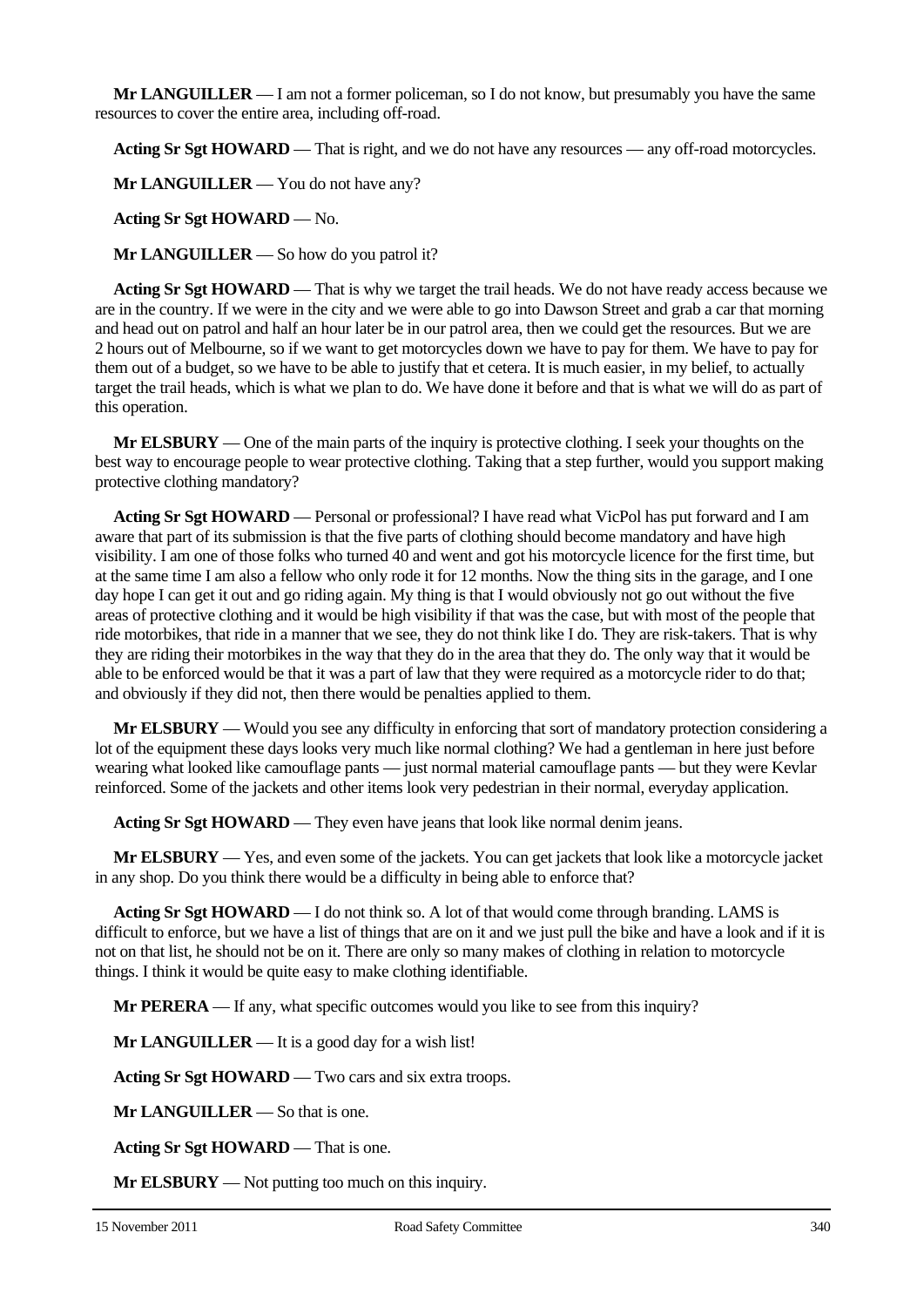**Acting Sr Sgt HOWARD** — I have been to numerous motorcycle fatalities, and while a large percentage of the people that we are involved with are risk-takers, another large percentage of them are like me. Education for older riders is vital. They would make up a certain percentage of those being killed or injured on our roads. I see that is part of the police submission, too, in relation to older riders and separating licences and things like that. Being able to regulate a training regime is one. It is like a learner driver at the moment. We teach them to get their licence, but we do not teach them to drive. It is much the same with motorcyclists. It is pretty easy to get your L-plates on a motorcycle and even to get your P-plates, and then you are out there on your own; you have no governance whatsoever. A wish list would be to actually regulate instruction for motorcycle riders.

**Mr PERERA** — Do you have a view on filtering and lane splitting?

**Acting Sr Sgt HOWARD** — No, not so much with lane splitting. Overtaking is obviously a big issue for us because of the ocean road. A lot of it is either double or single continuous white lines because of the winding and hilly terrain that it is. If you watch the video, you see that that is pretty much what the main issue is, and that is certainly one of our concerns. The fact that they are overtaking and the fact that they lean onto the incorrect side of the road when they are going around bends is an issue on a blind bend. But generally down here we do not have an issue so much with lane splitting. There probably is in Geelong, to a degree, but it is certainly not the issue that it is in Melbourne.

**The CHAIR** — Are there any unaddressed hazards on the Great Ocean Road that you are aware of?

**Acting Sr Sgt HOWARD** — The ones that affect our feeder roads are currently being addressed. Roads that have speed limits of 100 kilometres an hour — there is no way you can do 100, even on a bike — are currently in the process of being brought down to 80 kilometres an hour. Eighty kilometres an hour on the Great Ocean Road is being extended. We will see how far that goes. I personally, as OC of Colac, would be looking for further extensions to that. The collaboration with VicRoads is ongoing. If there is a fatal, we attend together and audit the site to see if there is some way we can improve it, but it is the nature of the terrain.

**The CHAIR** — You mentioned that you had been to a number of fatalities. Were they on the Great Ocean Road, or were they dispersed throughout the Colac-Otway region?

**Acting Sr Sgt HOWARD** — I had one in February this year on the Great Ocean Road, just outside of Wye River. I have probably been to three or four, I think, altogether, at different points.

**The CHAIR** — Have you had to assess the cause of the death?

**Acting Sr Sgt HOWARD** — Yes, it is my role either to be the investigator if I am the only member working or, if I have a member working, to oversee the investigation so long as that rider is not the person at fault, and when the rider is at fault he is usually deceased. If the rider is at fault but did not die and someone else died, then the major collision investigation unit would attend, but if the rider dies and he is the person at fault, the MCIU do not attend. That is our role then.

**The CHAIR** — Have you had occasion to work through some of those reviews that are not still subject to a coronial inquest?

#### **Acting Sr Sgt HOWARD** — Yes.

**The CHAIR** — Could you take us through what your view was as to the cause of accidents?

**Acting Sr Sgt HOWARD** — It is usually rider error: overtaking when it is inappropriate, and more often than not it is inappropriate speed. They do not anticipate the tightness of a bend.

**Mr LANGUILLER** — So not excessive speed but inappropriate speed?

**Acting Sr Sgt HOWARD** — Inappropriate speed. The fact that — —

**Mr LANGUILLER** — That is mostly your observation.

**Acting Sr Sgt HOWARD** — Yes. The one in February this year was actually in a 60 kilometres an hour zone, and they said his speed was only 60. He was with other riders, and he just did not back off enough to go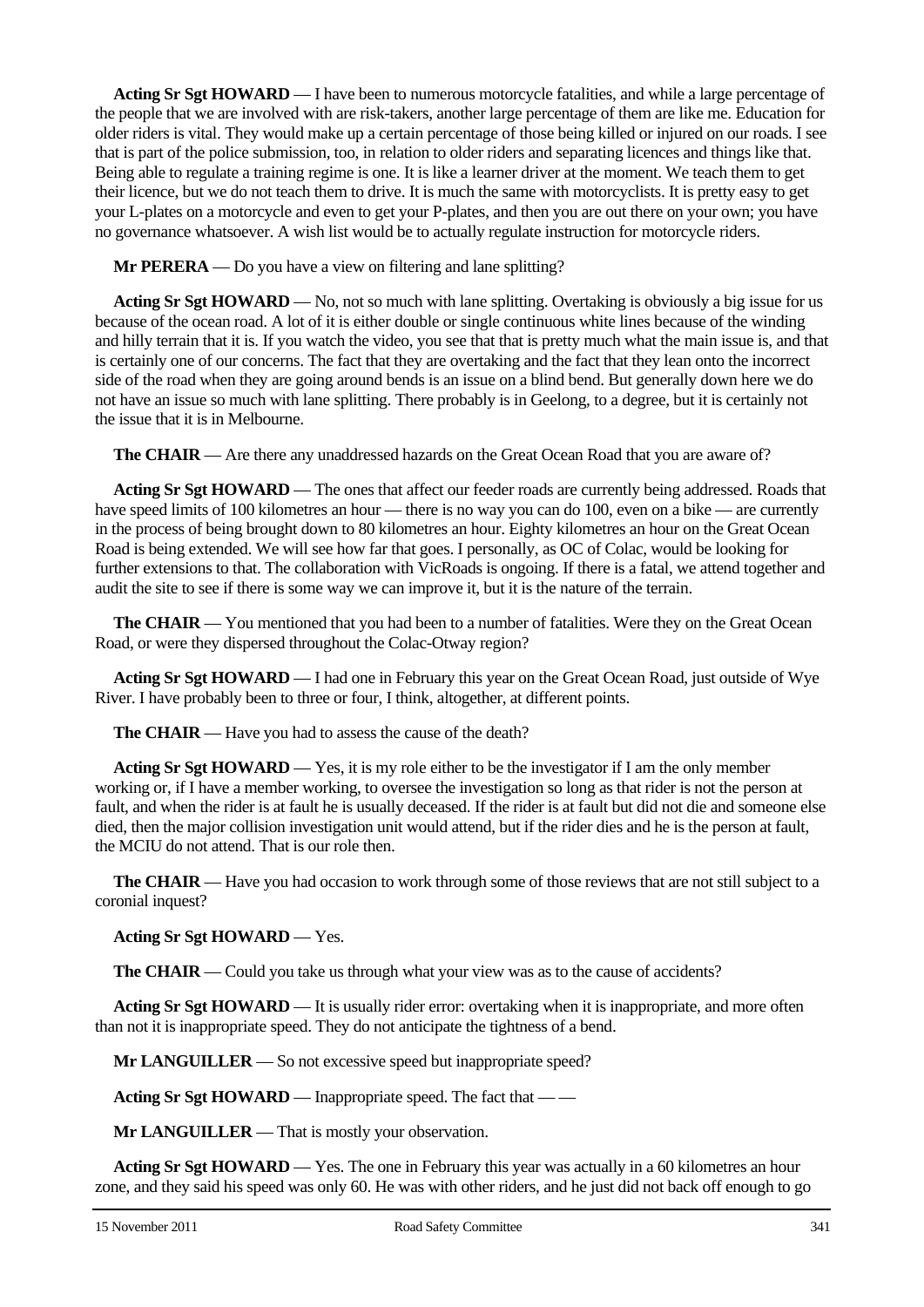around what was a hairpin bend heading into Wye River. He went out onto the incorrect side of the road into a vehicle which was heading out of Wye River on a tight bend. He just caught the front offside guard into the windscreen, and he died almost instantly. His speed was not excessive; it was inappropriate. Where a car would put the brake on to get around, he did not anticipate the tightness of the band, and also, obviously, a motorcycle reacts differently to a car when you brake at the wrong times.

**Mr TILLEY** — I would just like to go back and explore some of the comments earlier we had about off-road and targeting off-road. Firstly, how much space in your PSA do you have as far as state parks and forests go, just so I can get an idea? We have had some earlier witnesses talk about the issues and problems we have with off-road riding. I just want to try to explore that a little bit more with you.

**Acting Sr Sgt HOWARD** — It is huge. It is the Greater Otway National Park; it is a huge area. It extends from Anglesea right through to the Twelve Apostles effectively, so it is huge. They have access anywhere from Geelong right through to Camperdown to get into those areas.

**Mr TILLEY** — Bearing in mind the resource issue we discussed earlier, are you aware of other PSAs that have connections with the Department of Sustainability and Environment with their patrols and things like that? Have you heard of those sorts of programs?

**Acting Sr Sgt HOWARD** — Yes, and we have used them before, but they are difficult to get to work the way we want them to work. A lot of the time our methods of enforcement and all that are different, so when we first did what we are doing, one of the things was education, and that was part of the statewide highway patrol thing with yellow flag and black flag. Part of that was education. I am sorry, but I am not in favour of education in relation to that, because these people are fully aware of what they are doing. They are putting unregistered bikes on the backs of trailers, they are unlicensed and they are going off into the bush to ride a motorcycle. They are fully aware of what they are doing. Education is irrelevant to them, so that is why we go more along the lines of targeted enforcement, because that enforcement — if we give them penalty notices, especially if they have point attached to them and those points also affect their car licence and not just their motorcycle licence actually does have an impact on them. But we have worked previously with the DSE on that.

**Mr TILLEY** — Considering that Geelong is a substantial distance away from Dawson Street, as we know, and as other parts of country DMUs do not have the same accessibility as some metropolitan units and things — —

**Acting Sr Sgt HOWARD** — Can I just add to that? Geelong has two off-road motorcycles, but they are supplied by, I think, the Geelong council, so they are not permitted to use them outside of Geelong even though their riders are prepared to come outside. The fact that they are paid for by Geelong council means they are not permitted to use them outside.

**Mr TILLEY** — So far as training is concerned, what category licence or service licence do you need to operate the off-road motorcycle?

**Acting Sr Sgt HOWARD** — There is a colour for it now. It used to be A-class, but — —

**Mr TILLEY** — Do you still have to do a solo course?

**Acting Sr Sgt HOWARD** — Yes, you still have to do a specific off-road solo course to be able to ride off-road.

**Mr TILLEY** — One of the challenges we have, as you are no doubt aware, is that it does not matter whether it is in a state park or a forest, a road is covered by existing statutes and it is still a road. Whether it is the Great Ocean Road or whether it is in a state park or forest, the challenge is the compliance and enforcement to minimise the accidents and crashes, whether they be serious injuries or fatalities. We have seen a serious increase in those types of injuries right across the state, not necessarily in your area as such, but certainly in other parts of Victoria we have certainly seen a huge increase in those crash statistics. I am just trying to work through that and get some commentary. You are at the coalface and working with this.

**Acting Sr Sgt HOWARD** — We have had an increase. The interesting part about that is that we were not aware of it until we went to a motorcycle Compstat meeting in Melbourne in November about two years ago. I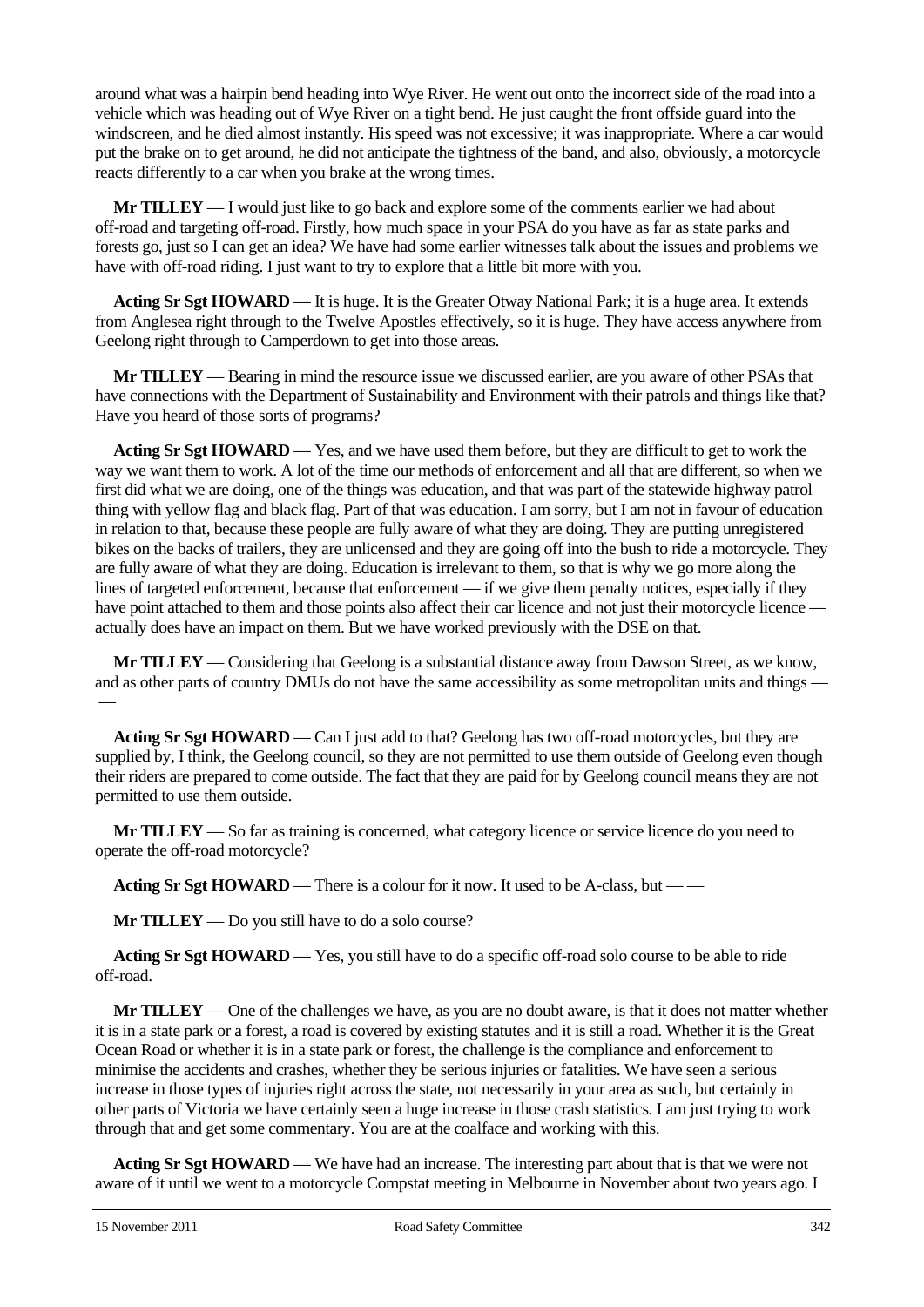am sure you have the document. Mr Lay chaired that. We were not aware of it until we went to that meeting. It highlighted that we had all these motorcycle crashes off-road. But a large majority of them are not reported to us. A large majority of them are reported once they get back to the city, so if they break an ankle or do a knee or something like that they report it there for TAC. They might have been on an off-road track, but by the time they get back there and go and report it at, say, Sunshine police station, they are on Mount Sabine Road, at the intersection of whatever road, and lost it in some loose gravel, and they were not on their unregistered bike, so we have no way of knowing.

**The CHAIR** — Do you have any evidence in relation to the inaccurate reporting of an accident?

**Acting Snr Sgt HOWARD** — No, that is just our guess. The reason for that is otherwise why would you not report it at the time and have police attend? The reason is that they are on an unregistered bike. Then they have to say, 'No, I am on a registered bike'. If their mate has got a registered bike, they say 'I was on that bike'. Again, we do not have the time or resources to investigate all these collisions. They are our thoughts on how it comes to be, and why they do it.

**Mr TILLEY** — The thing is unless we establish these things, we cannot address it. Certainly a big part of this inquiry is establishing the capture of data and where it is going and what is going on with it. I know it is hard, but keep up the good work in your area.

# **Acting Snr Sgt HOWARD** — Thank you.

**Mr ELSBURY** — In relation to data that is collected, we have heard evidence that police accident reports for coronial court purposes are often subject to varying levels of quality. How could police reporting, which feeds into data sets and is used by regulators, be improved because there is not really a set standard?

**Acting Snr Sgt HOWARD** — In relation to causation factors — and I think that is probably the issue — I think there are about 20 boxes — —

**Acting Sgt LEE** — Twenty-four tick boxes.

**Acting Snr Sgt HOWARD** — And you can click three boxes at once. It could be rider inexperience, rider error and loose gravel, so there are three causation factors for one collision. It would have to be possible to tighten up a number of the causation factors. If the description was, 'Rider lost control in loose gravel due to inappropriate speed', you would still tick three boxes. So an improvement would be if they were only allowed to tick one, or there might be some other system thought up to be able to account for those factors.

**The CHAIR** — Is there much space for additional commentary as to whether the helmet stayed on or came off, the nature of damage to the helmet, a description of injuries and other possible road conditions?

**Acting Snr Sgt HOWARD** — There is a description field for the collision. Most coppers will put the least in rather than more than they need, if you know what I mean. They will — —

**Mr LANGUILLER** — I do not.

**Acting Snr Sgt HOWARD** — At the start when you bring up a collision report, it asks for a description of a collision. Some police will put, 'Vehicle lost control on right-hand bend and collided with tree'. I would put 'Vehicle A travelling east along Cape Otway Road, 500 metres west of whatever intersection, lost control in gravel to the left-hand side, swerved onto the right-hand side into the gravel', et cetera, and tell the whole picture. There are differing degrees of description used by different members, and that comes down, I suppose, to supervisors or the force as well, and how they enforce the quality of work of the members.

**Mr TILLEY** — And workload to some extent.

**Acting Snr Sgt HOWARD** — And workload. It is a lot easier now. When they started this new TIS system, the thing was, 'Oh great, here we go again'. But actually if it works it is really quite good and you can be finished in half an hour as opposed to the 2 hours it used to take to put a collision on. But members are still under the pump if they have four or five jobs on their plate. It is easier to write one line than to write, 'As a result of collision, rider lost helmet, suffered head trauma', et cetera, They just put one line as to how it occurred, tick a few boxes and hopefully within 15 or 20 minutes — —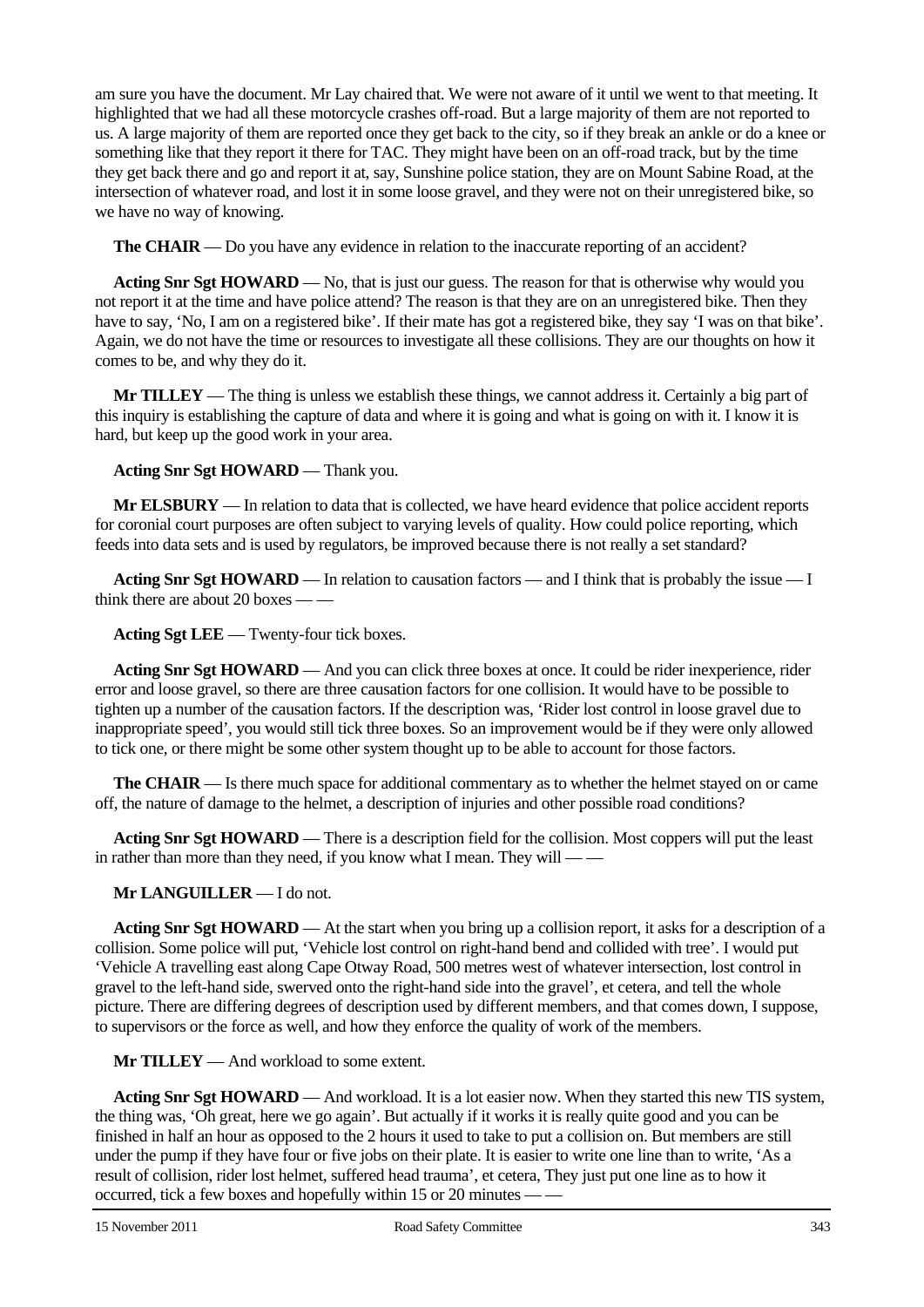**Mr TILLEY** — Have the diagrams got any easier?

**Acting Snr Sgt HOWARD** — I get someone to do my diagrams. I do not find it a very easy system to navigate. I am a dinosaur.

**The CHAIR** — As a committee we are interested in proving the data that is available so that wise steps can be taken of a preventive nature and that we will not be arriving at recommendations that do not correlate with the facts. If the issue related to excessive speed, more training may not necessarily specifically address that particular issue. If it is excessive speed on a bend, then issues like that can be filtered back into the training system and the licensing system so that people acquire better experience. If you have any thoughts of data that relate to collisions that is not being collated, we would be very pleased to take that on board.

**Acting Sgt LEE** — It is just in relation to what your colleague said in relation to helmets: was there damage and things like that? We only have 'helmet worn' and 'helmet not worn'. We tick a box. We do not put whether it was damaged as a result of the accident or not. It has not got any provision for safety clothing, whether they were wearing that or anything like that.

**Mr LANGUILLER** — Or any standards for that matter?

**Acting Sgt LEE** — There is nothing that is recorded from our reports for that. With cars we have, 'ABS, did it work? Did it go off?'. With motorcycles we do not have anything like that.

**Mr LANGUILLER** — So you have more requirements in terms of cars, but lesser requirements in terms of motorcycles?

**Acting Sgt LEE** — If you are thinking of trying to find out anything in relation to clothing, there is nothing that we record as to what they were wearing at the time and what level of damage there was to it.

**Acting Snr Sgt HOWARD** — Other than the helmet — if the helmet was worn. For instance, now you could actually ask in relation to clothing, 'Were air bags fitted?', because you can get motorcycle clothing that has air bags in it. So did the air bag deploy on the clothing? Our TIS reporting system does not extend that far. It does not extend to, 'Was the clothing worn protective or not?'.

**Mr LANGUILLER** — Just to be clear on the subject, are you saying that there is more detailed reporting for motor vehicles than there is for motorcycles?

**Acting Snr Sgt HOWARD** — To a degree, yes. But at the same time cars have ABS and cars have air bags, and motorcycles do not have that, so the amount of recording is less. If motorbikes had ABS, then I am sure that they would make it, 'Was the motorcycle fitted with ABS?'.

**Mr LANGUILLER** — Some do.

**Acting Snr Sgt HOWARD** — Some do, but not many. The majority of them do not, so if it was standard as it is now for a car, then I am sure the police would change their TIS system and make that a part of the reporting process, and, as I said, with the clothing, if it is mandatory. It deals mainly with the mandatory things, so seatbelts in cars or seatbelts worn in motorcycle pillions obviously. But if protective clothing was mandatory to be worn, then I would suggest that we would probably see that five boxes would come in. 'Protective gloves worn, yes or no?', 'Protective boots worn, yes or no?', so at that stage it is not.

**Mr LANGUILLER** — Can we come back to the question of off-road riding? You would be aware that approximately 50 per cent of serious injuries and fatalities happen off-road, so you are not supervising them. You mentioned the lack of resources that we are cognisant of, and we seriously think you do a great job given those limitations. You are able to supervise all of the sealed roads, but you are unable to supervise most of the off-roads where 50 per cent or thereabouts of the serious injuries and fatalities take place. In addition, if I may say, to my knowledge Victoria Police and VicRoads underreport data, as compared to the Department of Health. They have a much greater number and for obvious reasons. Can you expand on those issues and say what is the way forward if you had your wish list? Do you see the point that I am driving at? You supervise 50 per cent of the roads, and that is fine and good, and all of us want you to do that, but 50 per cent of injuries happen to take place off-road and it would be fair to suggest that you are not in a position to supervise off-road adequately. In fact the supervision is very inadequate.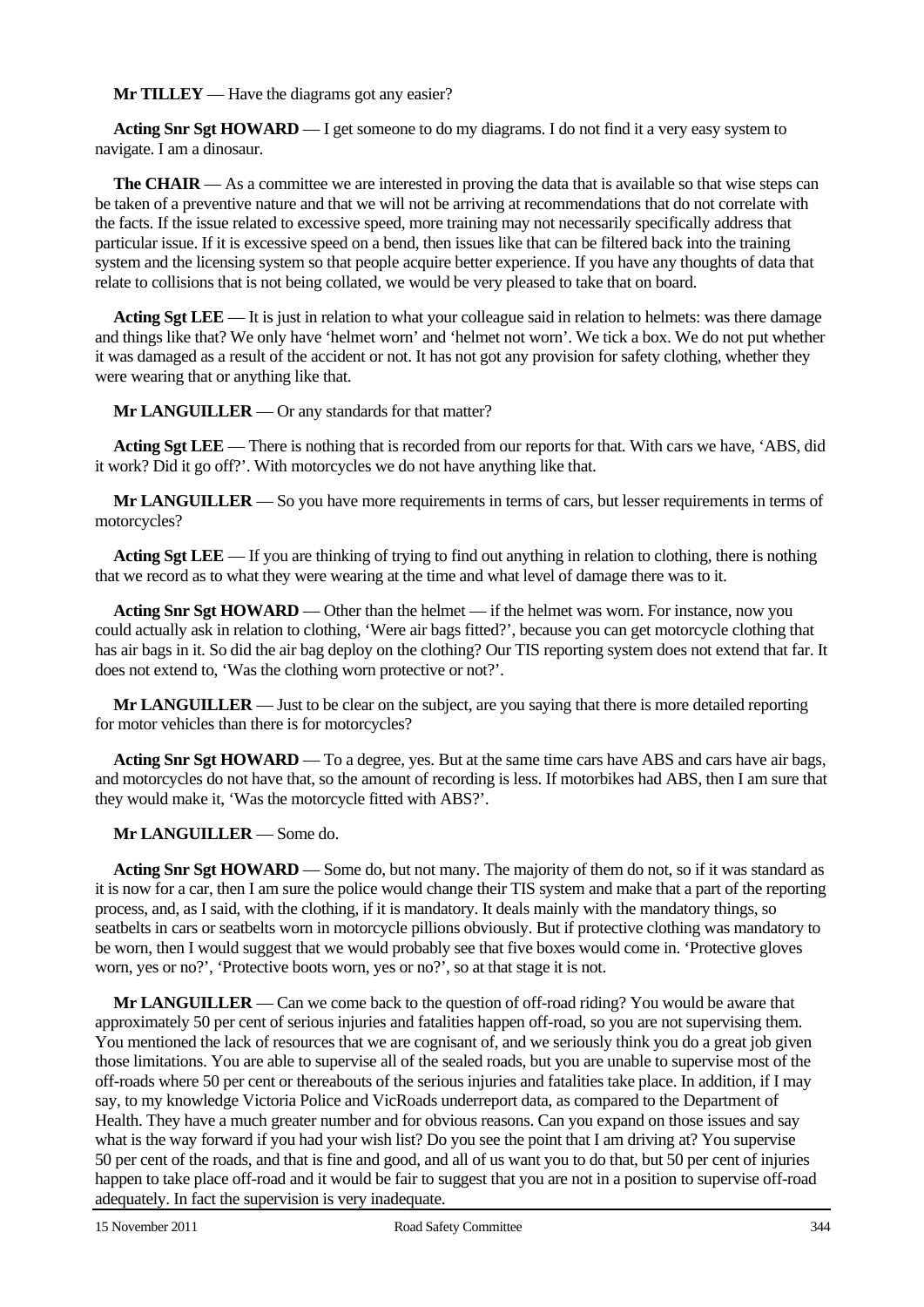**Acting Sr Sgt HOWARD** — That is it and that is the issue. We cannot. The police force, I would suggest, is underresourced to be able to police the whole off-road issue. For us obviously it would require manpower particularly, and it would only mean, for us, two bikes for Geelong or Torquay to be able to service motorcycles, road and off-road, out of there in particular for our area.

**Mr LANGUILLER** — What sorts of costs are we talking about?

**Acting Sr Sgt HOWARD** — For motorcycles you are probably looking at \$15 000 to \$20 000 a pop to train members up. Obviously budgets have now come down to a PSA. By chance I had a member go off on a motorcycle course last year to do the on-road course. He managed to lay his bike down, tore his anterior cruciate ligament and as a result of that he got blood clots. He went to the doctor yesterday and the blood clots have gone, so now we wait another month and hopefully he can come back to being operational. But at the same time the motorcycle course has been changed because of the number of collisions they are having, both in training and on the road. He is now going to have to go and do the whole four weeks of the on-road course again, which means four weeks of putting him up in a motel, and that eats into your budget. It is something that the PSA inspector has to look at in relation to whether or not he can afford to do that.

**Mr LANGUILLER** — You would agree with me that it makes no sense not to have the resources available given that we have heard submissions that the costs associated with a severe serious injury per person are in excess of \$1 million. In fact I said \$1 million and I have been challenged on that. They suggest that it is more than that. It would make sense to spend \$50 000 plus a wage and various other conditions and put somebody off-road to patrol them.

# **Acting Sr Sgt HOWARD** — If you would — —

**Acting Sgt LEE** — The wish list would be two off-road motorbikes and members qualified at both Torquay and Colac to be able to enforce it, but that is a big wish list.

**Mr LANGUILLER** — Can I just come back, if I may, to an earlier comment. You made a comment that stuck in my mind, and we respect you because we seriously think you do a great job. You said that you do not believe training would necessarily help or improve certain circumstances. Then you talked about motorcycle riders being risk-takers. Can you explain that? The reason I have put this question to you is that we are increasingly hearing in submissions and getting evidence, not just in this jurisdiction, but other jurisdictions, that training does help, and incidentally working in partnership with motorcycle riders and associations helps to deal with some of these issues. I would be interested in hearing you explain to me why you made that comment?

**Acting Sr Sgt HOWARD** — These people have the opportunity to go and race at Phillip Island or Sandown in regulated conditions on purpose-built tracks. They will go and do that, they will wear all the safety equipment and, if they crash, they will go out onto some gravel or sawdust or whatever, and they will get up, scrape themselves off and go home. They come down to the Great Ocean Road or wherever else and they ride exactly the same way. The only difference is that if they come off, they hit something and the chances are that they will die. They do not regulate the way they ride. They do not see any difference, so they take the risk out on the track where they will go at excessive speeds up to 300 kilometres, but they come down to the Great Ocean Road and ride at 100 kilometres an hour around a bend, which is the same as doing 300 at Phillip Island. However, the risks are even higher on the Great Ocean Road because if they make a mistake they crash and could die. At least at Phillip Island, even at 300 kilometres an hour, they might lose a bit of bark as their leathers rip, but generally they should stop and be all right, perhaps just some broken bones or something. In the past we have done educational things. We have pulled over motorcyclists and given them pamphlets. I have had riders refuse to take pamphlets from me because they have never had a crash. 'I do not need one, mate; I have never had a crash'.

It is not on that DVD that I have given you, but Torquay highway patrol have footage of a fellow whom they saw overtaking cars over double lines and travelling at high speed, and a couple of kilometres up the road he crashed into a car and died. The people that ride like that are risk-takers. Some people are like me. If I got on my bike tomorrow, I would never go down the Great Ocean Road, but for other people that might be attractive. I do not go because I know the risks, but they might think it is attractive. If they make just one small mistake, unfortunately the results are horrific.